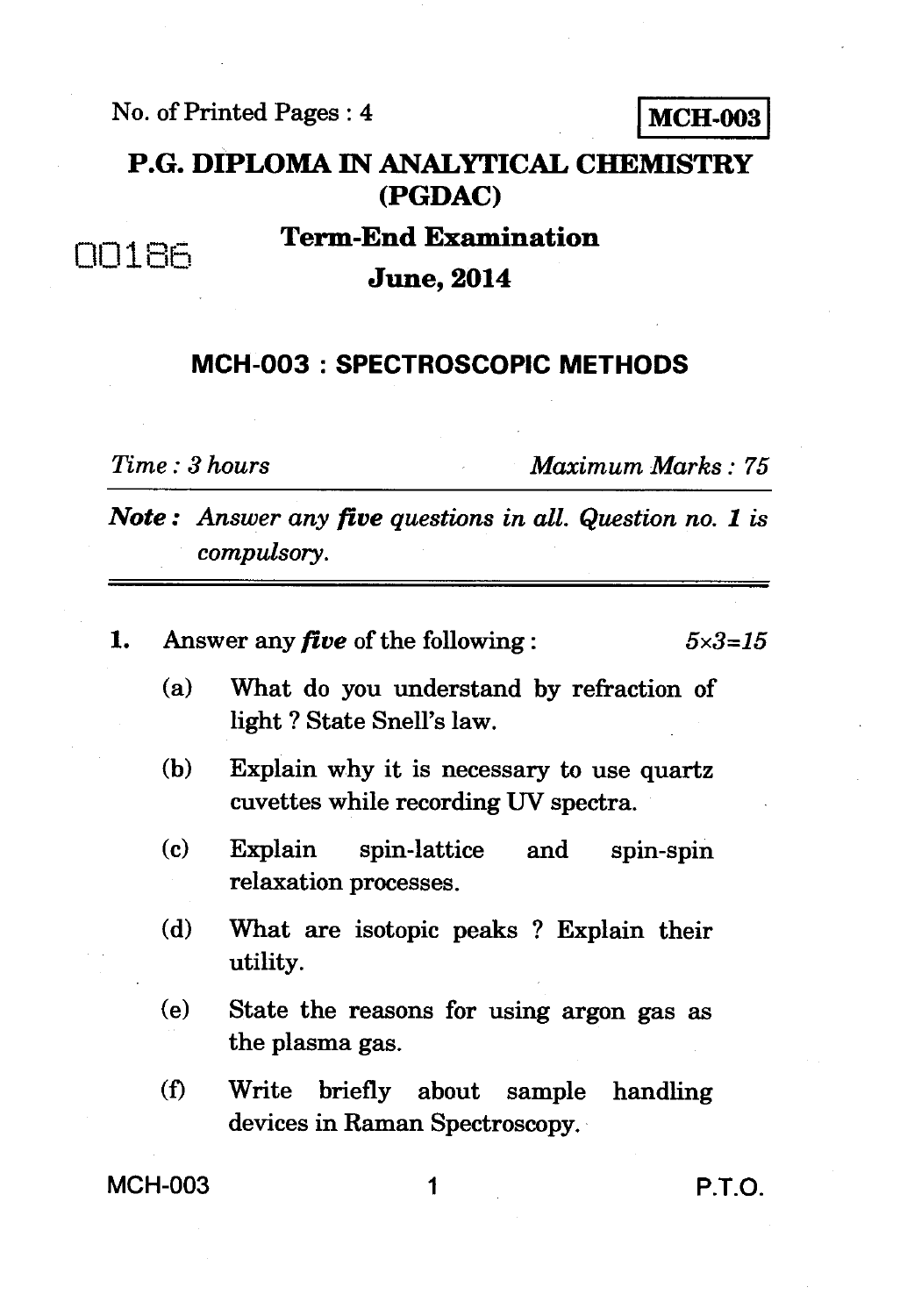- 2. (a) What do you understand by the fingerprint region of an IR spectra ? Explain its significance.  $\frac{5}{5}$ 
	- (b) In what way is a diode array detector better than a photomultiplier tube ?
	- (c) Discuss clinical/biological applications of IR spectroscopy.  $5$
- **3.** (a) List different factors that may affect the fluorescence characteristics of a molecule. 5
	- (b) The molar absorptivity of a substance is  $1.5 \times 10^4$  cm<sup>-1</sup> mol<sup>-1</sup> dm<sup>3</sup>. Calculate the transmittance through a cuvette of path length 50 mm containing  $2 \times 10^{-6}$  mol dm<sup>-3</sup> solution of the substance.  $\qquad \qquad 5$
	- (c) State Franck Condon principle and write its significance. 5
- **4.** (a) Explain concentric type pneumatic nebuliser with the help of a neat diagram.  $5$ 
	- (b) Explain the principle of atomic fluorescence spectroscopy with the help of a  $s$ chematic energy level diagram.  $5$
	- (c) What are the merits and limitations of flame photometry ? 5

 $\overline{5}$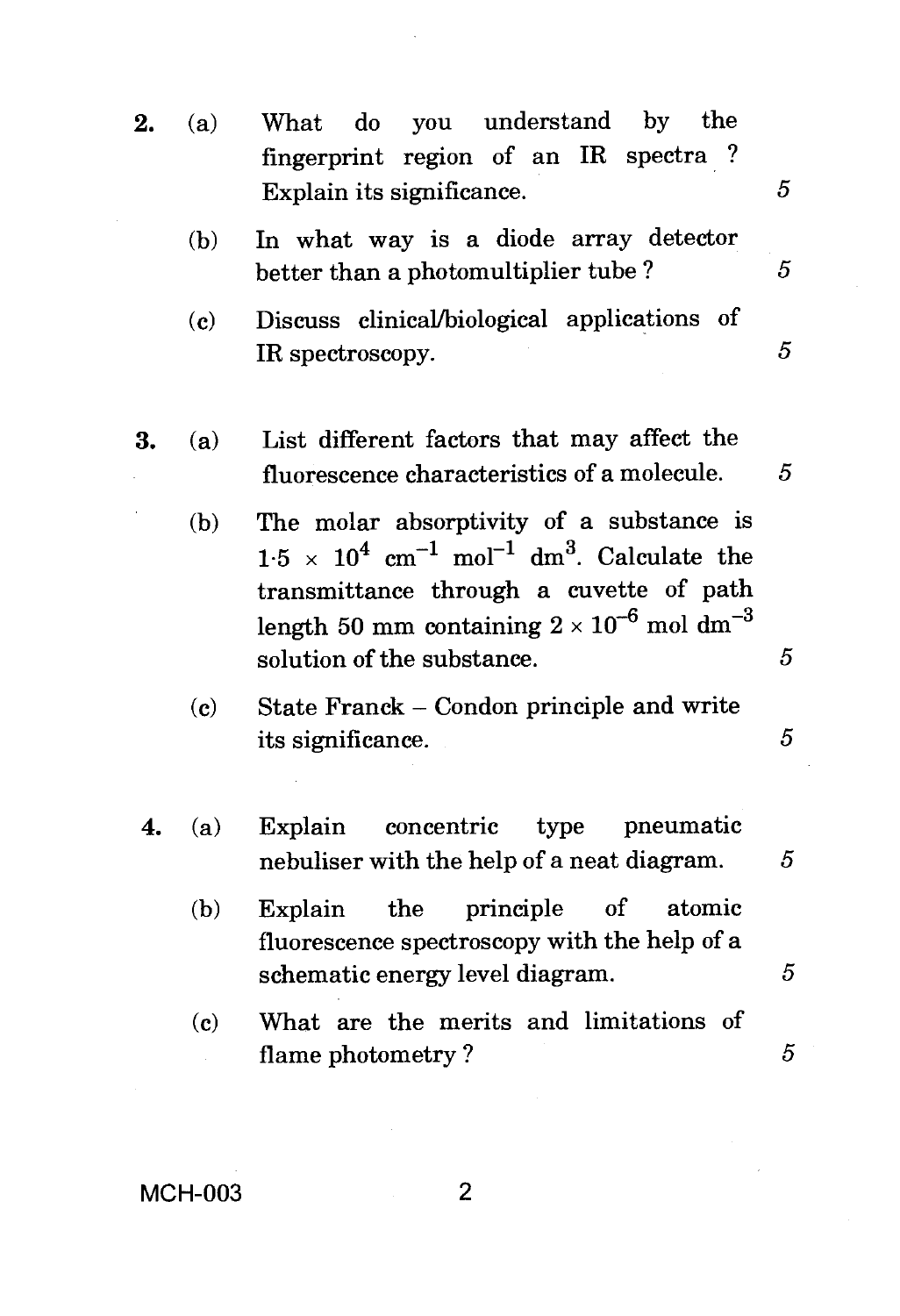| 5.             | (a) | Explain how fluorimetric method is useful<br>monitoring of $SO_2$ in the<br>the<br>in<br>atmosphere.                                                       | 5           |
|----------------|-----|------------------------------------------------------------------------------------------------------------------------------------------------------------|-------------|
|                | (b) | Why is flame photometry also called atomic<br>flame emission spectrometry?                                                                                 | 5           |
|                | (c) | What kind of chemical interferences are<br>found in flame photometry?                                                                                      | $5^{\circ}$ |
| 6.             | (a) | State any three fuel-oxidant mixtures used<br>in AAS. Also write the reactions involved.                                                                   | 6           |
|                | (b) | Write a short note on Microwave Induced<br>Plasma.                                                                                                         | 4           |
|                | (c) | What is meant by matrix modifier? State<br>its importance.                                                                                                 | 5           |
| 7.             | (a) | Explain why tetramethylsilane (TMS) is<br>reference<br>material<br>$\mathbf{in}$<br><b>NMR</b><br>used as<br>spectroscopy.                                 | 5           |
|                | (b) | Write briefly about inlet devices in mass<br>spectrometry.                                                                                                 | 5           |
|                | (c) | Define Chemical shift. State<br>its<br>unit.<br>Explain how lines due to chemical shift<br>may be differentiated from those due to<br>spin-spin splitting. | 5           |
| <b>MCH-003</b> |     | P.T.O.<br>3                                                                                                                                                |             |
|                |     |                                                                                                                                                            |             |

 $\sim 10^6$ 

 $\mathcal{F}_{\text{max}}$